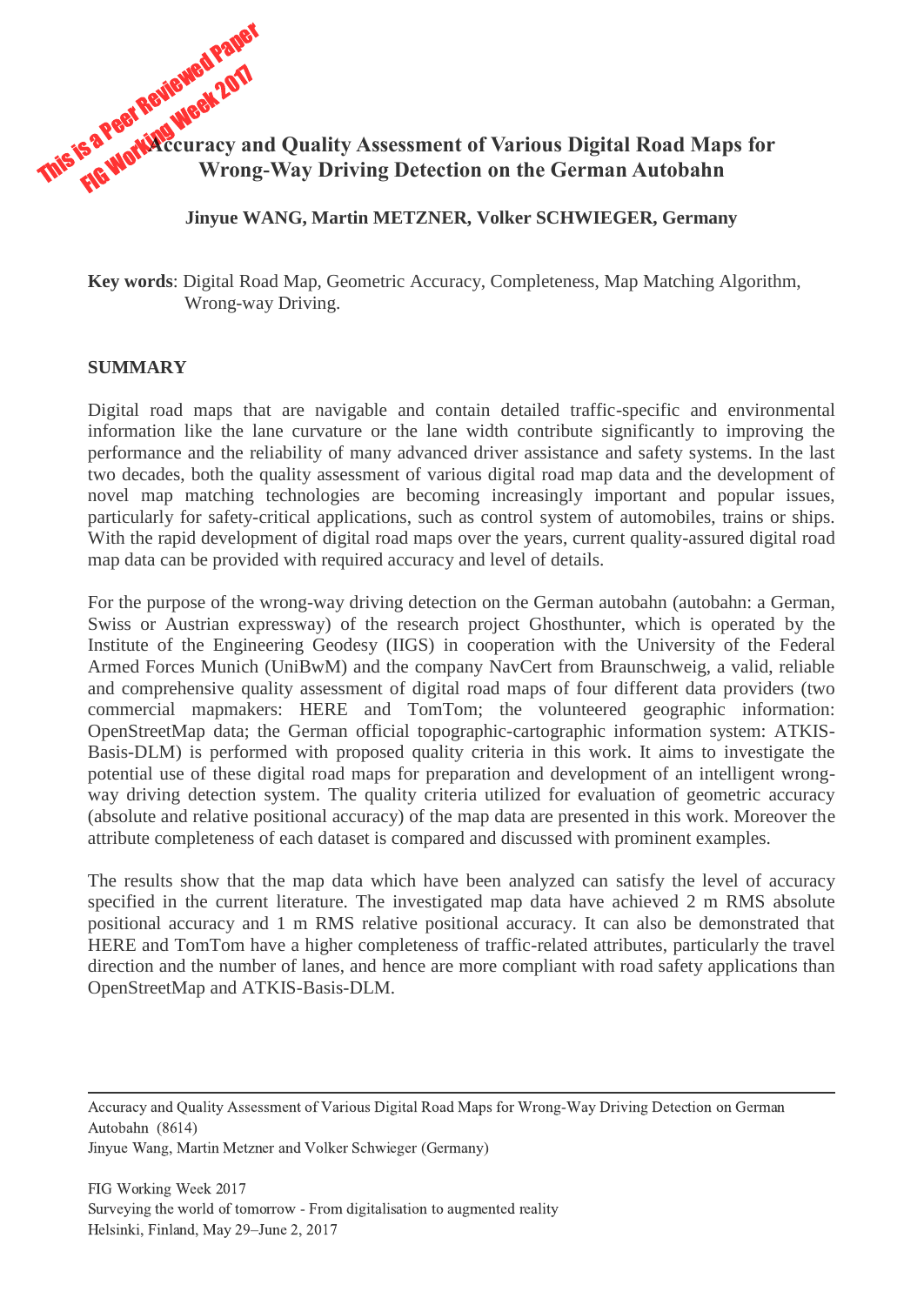# **Accuracy and Quality Assessment of Various Digital Road Maps for Wrong-Way Driving Detection on the German Autobahn**

# **Jinyue WANG, Martin METZNER, Volker SCHWIEGER, Germany**

## **1. INTRODUCTION**

In recent times, ghost driver incidents become a major concern for every individual road user (BU-Wuppertal, 2012 and ADAC, 2010). A ghost driver is an individual who travels in a wrong direction or completely against the traffic flow. Every year there are almost 2,000 ghost drivers that are responsible for approximately 80 accidents and 20 fatalities on the German autobahn (BU-Wuppertal, 2012 and ADAC, 2010). In order to enhance road safety, particularly by entering and exiting an autobahn, a telematics system for preventing ghost driver incidents will be implemented within the research project Ghosthunter. This project covers the development of a robust (D)GNSS-(Standalone GNSS or Differential GNSS or RTK-GNSS) based real-time algorithm for recording accurate vehicle trajectory data and various types of map matching algorithms for estimating continuous and reliable vehicle location on the identified road segment.

Before designing and developing map matching algorithms, the first major task of the Institute of Engineering Geodesy (IIGS) at the University of Stuttgart in the project Ghosthunter is a valid, reliable and comprehensive quality assessment of digital road maps of four different data providers HERE, TomTom, OSM and ATKIS, amongst which the ATKIS is known as the German official topographic-cartographic information system and might provide spatial map data of the highest quality.

Digital road maps that are navigable and contain detailed traffic-specific information like the lane curvature or the lane width (ADV, 2010) help to improve the performance and reliability of many intelligent navigation systems and become increasingly popular and useful for road safety applications. With the growing interest in quality evaluations of digital road network data, many efforts have been made and a variety of research methods has been applied to study map accuracy.

Goodchild and Hunter (1997) developed a simple probabilistic method to estimate the positional accuracy for geospatial line elements in 1997 applying a buffer polygon of a defined width along the reference track. After this early attempt, Helbich et al. (2012) made a statistical comparison between OSM, TomTom and reference data for a well-mapped German city concerning positional error of junction points using bidimensional regression and concluded that both OSM and TomTom had a spatial accuracy within 5-6 meters. Despite the above mentioned investigations, a research on OSM's evolution during the years of 2007-2011 is described in Neis et al. (2012), which deals with the changes in data completeness and topological accuracy of the OSM road network covering the whole of Germany. These preliminary studies show that the digital map quality has obviously improved in recent years due to the rapid technological progress and a growing number of users.

Accuracy and Quality Assessment of Various Digital Road Maps for Wrong-Way Driving Detection on German Autobahn (8614)

Jinyue Wang, Martin Metzner and Volker Schwieger (Germany)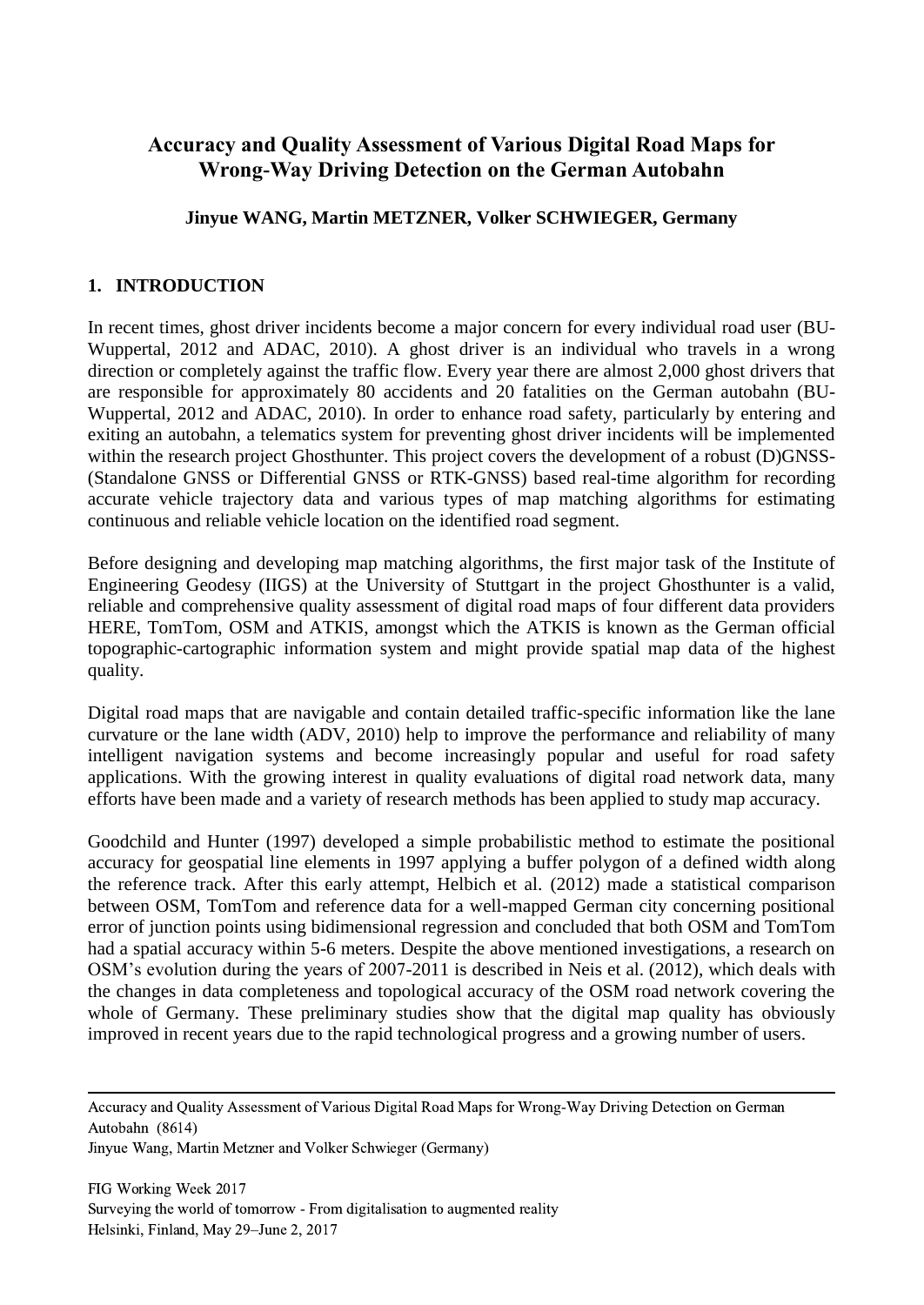In this paper, an efficient and practical method of determining data accuracy for digital road maps based on well-founded criteria in terms of absolute positional error and form deviation compared to reference location is proposed. A quality assessment of spatial road network data in well-chosen map areas (typical autobahn junctions in Stuttgart, which is the capital of Baden-Württemberg, Germany) is presented, including an illustration and analysis of the results.

The short paper is organized as follows: First previous studies related to the evaluation of map accuracy assessment are presented. Then the generated reference trajectory based on GNSS and the quality criteria are described. Finally the assessment results and the main conclusion are discussed.

## **2. GENERATION OF REFERENCE DATA**

For the evaluation of absolute positional and shape accuracy of road segments in the given digital maps and hence the comparison of map quality between commercial, official and free datasets, precise kinematic reference trajectories based on differential carrier-phase GNSS positioning were generated using a high-end geodetic GNSS two-frequency receiver (Leica Viva GS15) mounted on a land vehicle with CS15 field controller. The final coordinates of the kinematic GNSS tracks in the Universal Transverse Mercator (UTM) system with accuracies better than 10 cm were computed by a specialized GNSS baseline processing software, named Wa2 (Wa2, 2015), which provides a reliable and precise offline solution as well as a detailed output protocol. In the software Wa2, the raw GNSS measurement data in the RINEX format were used as primary input data. Additional data, such as antenna phase center corrections in the ANTEX format and precise ephemerides in the SP3 format, can be utilized to improve the GNSS solution accuracy. The Wa2 also provides another advantage that it is possible for the user to set the output coordinate system: 1) WGS84 X-, Y- and Z-coordinate); 2) UTM east, UTM north and ellipsoidal height; 3) WGS84 latitude, longitude and ellipsoidal height (Wa2, 2015).

It also has to be mentioned that, while travelling outside the cities and in the autobahn areas (cp. Figure 1), the vehicle was allowed to reach a speed of 80 or 100 km/h. And in some sections of the German autobahn, there is no speed limit. However, in the test drives conducted for this work, the test vehicle has travelled long distances, e.g. the first test course is about 60 km long, but with a smooth driving style. The distance between successive GNSS points are from 10 to 20 meter (see Figure 2). As solely the centerline of the roads is digitalized, the position data of the road lanes are not available in the digital road map datasets. Usually, the autobahn has multiple lanes, and the exit and the entrance ramp are single lane or double lane roads in the investigation area. Thus, the vehicle location relative to each lane can just be determined roughly under the assumption that the lane width is from 2.75 to 3.75 meter (RAA, 2008).

Accuracy and Quality Assessment of Various Digital Road Maps for Wrong-Way Driving Detection on German Autobahn (8614)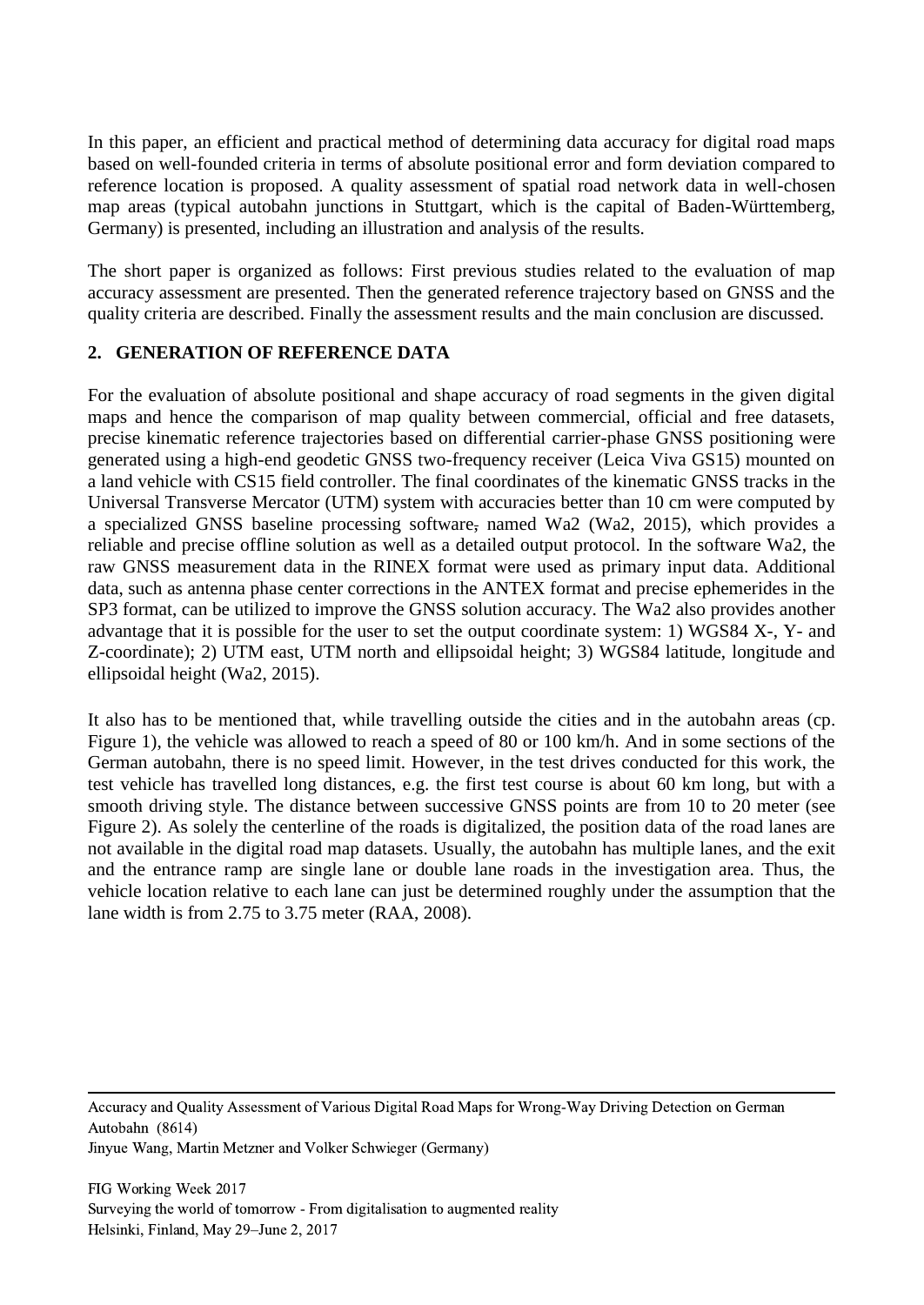

Fig. 1: Autobahn junction Böblingen-Hulb on Google Maps Satellite View

In this paper, the investigations of the quality of the spatial road network data were concentrated in entrance and exit areas on the German autobahn close to Stuttgart, while eight exemplary autobahn junctions with different geometric designs along the state highway A81 near Stuttgart (Germany) including eighteen autobahn entrances and seventeen autobahn exits are considered for the quality evaluation in Section IV. Figure 1 illustrates one example of the investigated region, which is a typical cloverleaf interchange with two entrances and two exits on each side of the autobahn. As shown in Figure 2, the UTM coordinates of the measured points based on high-rate (1 Hz) kinematic GNSS observations and the road locations in HERE Maps match apparently very well. Nevertheless, the geometric map data to be assessed (HERE, TomTom, OSM and ATKIS-Basis-DLM) may differ from each other due to the fact that the road networks from various providers are probably acquired using different methods.

Accuracy and Quality Assessment of Various Digital Road Maps for Wrong-Way Driving Detection on German Autobahn (8614)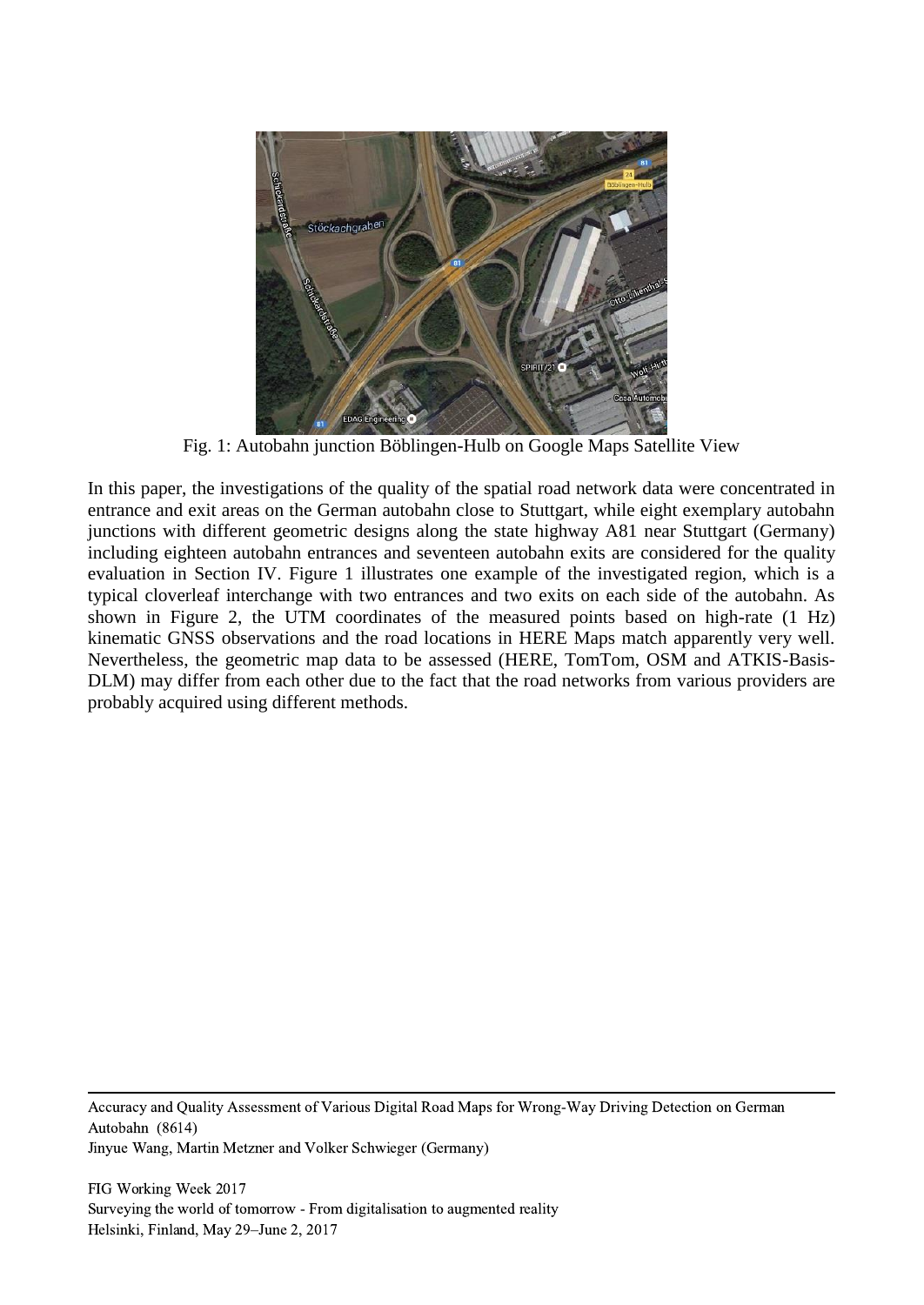

Fig. 2: Digital representation of Autobahn junction Böblingen-Hulb derived from HERE Maps data in comparison to GNSS-based trajectories

As illustrated in Figure 2, the precise coordinate solutions of the in kinematic mode measured GNSS points (the small blue dot as shown in Figure 2) which provide a horizontal (2D) positional accuracy to less than 10 cm match perfectly with the digital road segments (the green lines that connect the map points according to the direction of the traffic flow). In order to achieve more realistic assessment results, the shortest distance between the GNSS point and the circular arc determined from three successive map points of the identified edge in the digital map has been used to describe the absolute positional accuracy instead of those from the GNSS point to the identified edge itself, since the shapes of actual roads, especially at the autobahn junctions, are mostly neither straight nor polygonal, but rather smoothly curved.

#### **3. QUALITY CRITERIA**

The two most important components of spatial data quality for road safety-related applications, such as ghost driver (wrong-way driving) detection, are geometric (absolute positional and relative positional) accuracy and completeness of attributes (HERE, 2015 and Neis et al. 2012). To determine the absolute positional accuracy of each map point located at  $(x_{\text{map}}, y_{\text{map}})$  within of a road segment, the coordinate deviations of UTM easting  $x_i$  and UTM northing  $y_i$  (grid zone 32U) and the RMS value for the two-dimensional position deviation *ds* with respect to the reference coordinate  $(x_{\text{glass}}, y_{\text{glass}})$  can be expressed as

$$
dx_i = x_{\text{gnss},i} - x_{\text{map},i}, \ dy_i = y_{\text{gnss},i} - y_{\text{map},i}
$$
 (1)

$$
ds_i = \sqrt{dx_i^2 + dy_i^2} \tag{2}
$$

Jinyue Wang, Martin Metzner and Volker Schwieger (Germany)

Accuracy and Quality Assessment of Various Digital Road Maps for Wrong-Way Driving Detection on German Autobahn (8614)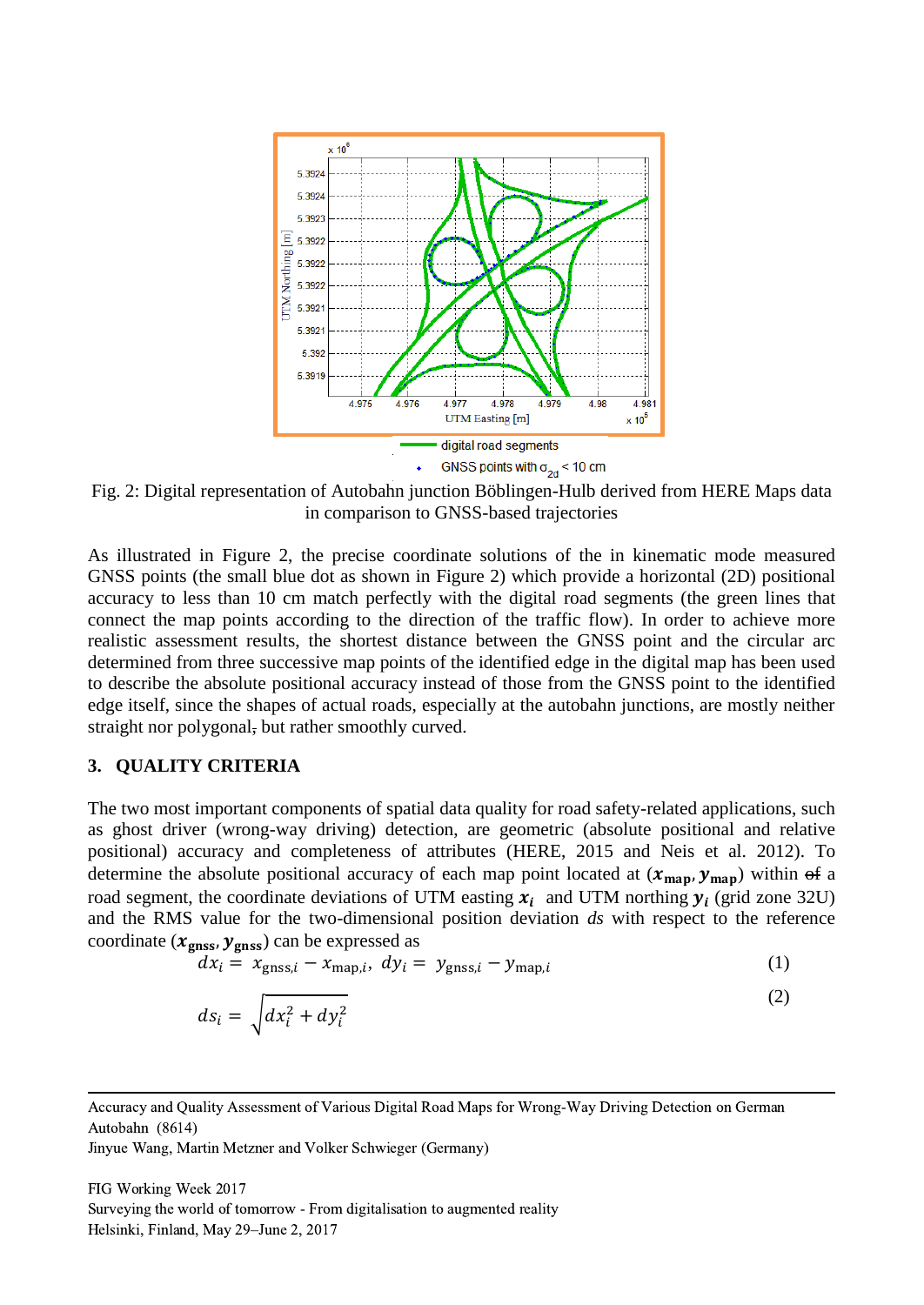$$
rms_{ds} = \sqrt{\frac{1}{n} \sum_{i=1}^{n} dx_i^2 + dy_i^2}
$$
 (3)

where *i* is the number of shape points varying from 1 to n and  $x_{\text{map}, i}$  and  $y_{\text{map}, i}$  denote UTM easting and UTM northing of the foot of perpendicular from each GNSS point to the correctly identified road link, respectively. As shown in Figure 3, the shortest distance between the GNSS point marked with a blue asterisk symbol (\*) and the circle arc through three successive map points (the small green circle) is determined with the Equations (1) and (2) and is equal to the position deviation *ds* as described above.



Fig. 3: The relationship between the map points, the GNSS points and the foot of perpendicular of the GNSS point on the circle arc which pass through map points K29, K28 and K27

Besides the absolute positional accuracy it is needed to measure whether an accurate shape of the road is represented (HERE, 2015). According to the reference manual of the commercial digital map data HERE Maps, the relative positional accuracy is used to evaluate whether the map points within a digitalized road segment are located in the correct position relative to each other (HERE, 2015). As illustrated in Figure 4, two different quantities, the orientation change  $\Delta \alpha$  and the curvature κ, are joints utilized to describe the shape of a road. Solely one of these two quality parameters will not deliver the complete results for estimating the relative positional accuracy of a road in certain critical situations. The two circles in Figure 4 are obviously with different curvatures  $\kappa$  and  $\kappa^*$ , but their corresponding orientation changes  $\Delta\alpha_2$  and  $\Delta\alpha_2^*$  are the same.

Accuracy and Quality Assessment of Various Digital Road Maps for Wrong-Way Driving Detection on German Autobahn (8614)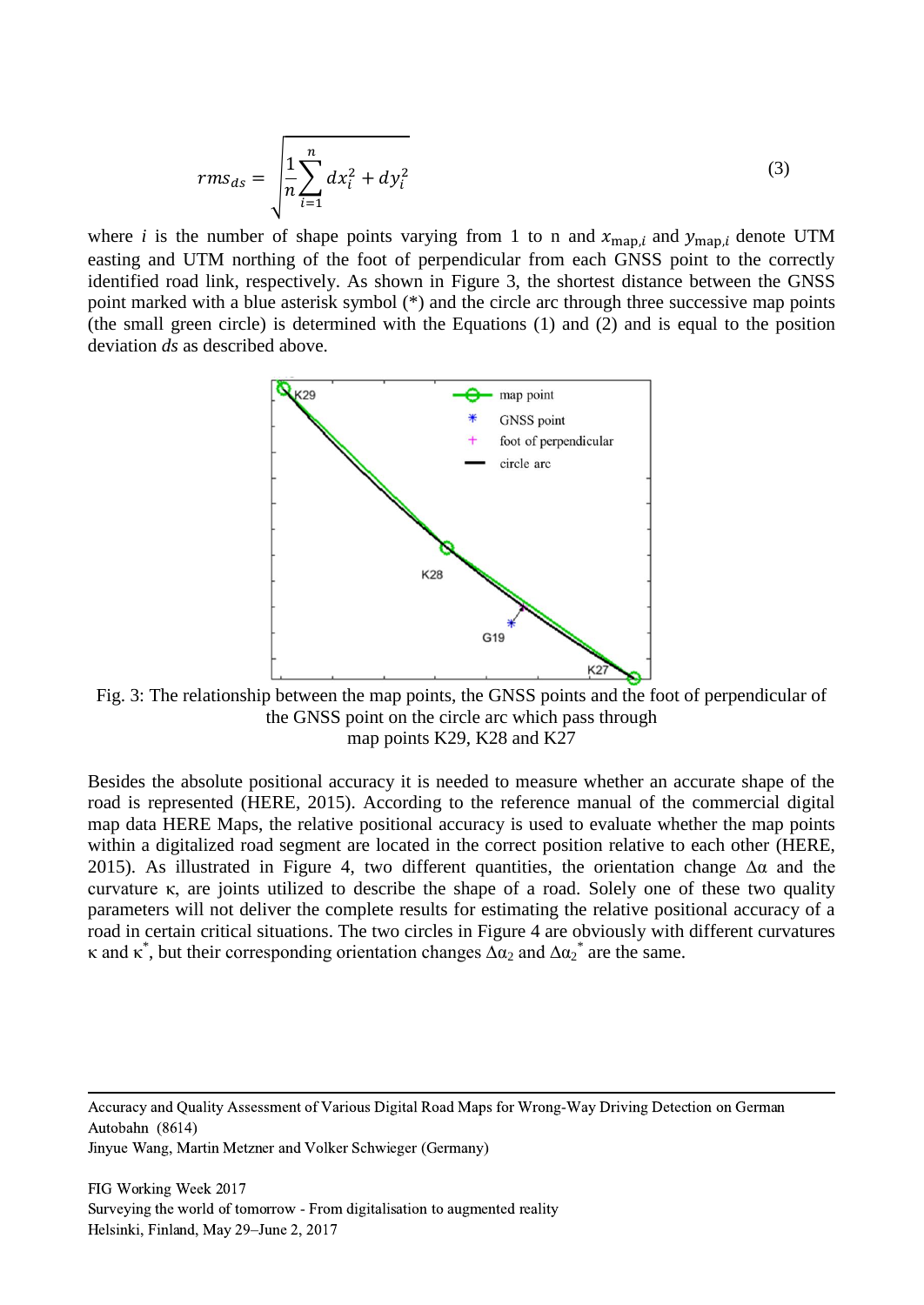

Fig. 4: The relationship between the orientation changes  $\Delta\alpha$  and the curvature κ

Here the proposed approach for the quality evaluation of the relative positional accuracy combines two different criteria, namely the difference of orientation changes

$$
\Delta \Delta \alpha_i = \Delta \alpha_{\text{gnss},i} - \Delta \alpha_{\text{map},i} \tag{4}
$$

$$
rms_{\Delta\Delta\alpha} = \sqrt{\frac{1}{n} \sum_{i=1}^{n} \Delta\Delta\alpha_i^2}
$$
 (5)

$$
rms_{\Delta\Delta\alpha}^* = rms_{\Delta\Delta\alpha} \cdot \frac{\pi}{180} \cdot \Delta l \tag{6}
$$

and the curvature difference

$$
\Delta \kappa_i = \kappa_{\text{gnss},i} - \kappa_{\text{map},i} \tag{7}
$$

$$
rms_{\Delta\kappa} = \sqrt{\frac{1}{n} \sum_{i=1}^{n} \Delta\kappa_i^2}
$$
 (8)

at the GNSS points that are derived from the reference trajectory as compared to the homologous map points of linear features (road segments) in the digital map data. Here the RMS values of the difference of orientation changes ∆∆α and the curvature difference ∆κ are calculated according to the equations (6) and (8). The orientation changes at the GNSS points and at the map points are denoted as  $\Delta\alpha_{\rm ens}$  and  $\Delta\alpha_{\rm man}$ , respectively; and their corresponding curvatures are defined as  $\kappa_{\rm ens}$ and  $\kappa_{\text{map}}$ . To allow for an easier and better comparison for relative accuracy in respect to  $rms_{\Delta\Delta\alpha}$ , degrees to meters conversion has been computed with a factor  $\Delta l$  of 13 meters in Equation (6),

Accuracy and Quality Assessment of Various Digital Road Maps for Wrong-Way Driving Detection on German Autobahn (8614)

Jinyue Wang, Martin Metzner and Volker Schwieger (Germany)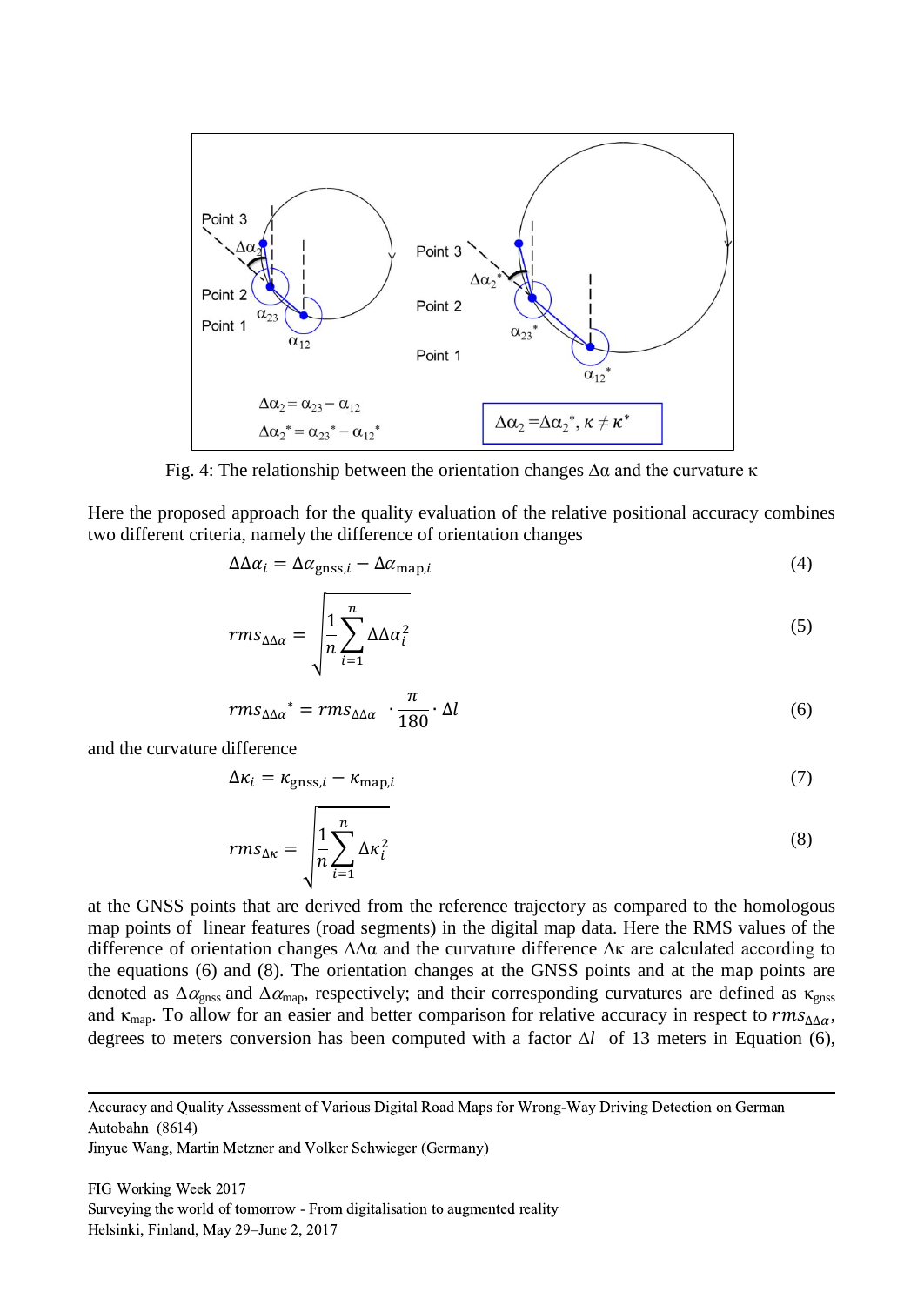which equals about the average distance between two continuous GNSS points. The converted RMS values are denoted by the symbol  $rms_{\Delta\Delta\alpha}$ <sup>\*</sup> (see Table 1). It has to be mentioned that, the map points and the GNSS points must be matched to each other in order to determine the orientation changes  $\Delta\alpha$  and the curvatures  $\kappa$  in a correct and reasonably efficient way, as shown in Figure 5.



Fig. 5: The successive map points K11, K12 and K13 and their corresponding matched GNSS points G9, G10 and G11, respectively.

Taking advantage of the above-described criteria, the absolute and relative positional accuracy of digital road network data to be investigated in this work can be calculated efficiently. Furthermore, the completeness of attributes which provide essential information for routing applications and road safety, such as the direction of traffic flow and the number of lanes, should be considered (HERE, 2015 and TomTom, 2014).

## **4. RESULTS AND DISCUSSION**

The achieved absolute and relative positional accuracy of the spatial roads database HERE, TomTom, OSM and ATKIS-Basis-DLM are given in Table 1. From the accuracy assessment results, it can be seen that the final average RMS values of absolute position error of all four datasets are around 2 meters, while the differences between these RMS values are small: maximum 0.22 meter. In terms of the relative positional accuracy, the average RMS values of difference of orientation changes  $\Delta\Delta\alpha$  and the curvature difference  $\Delta\kappa$  varies from 4.1° to 5.1° and from 5.3 km<sup>-1</sup> to 8.7  $km^{-1}$ , respectively.

| and ATKIS-Basis-DLM |      |               |     |              |
|---------------------|------|---------------|-----|--------------|
| <b>Accuracy</b>     | HERE | <b>TomTom</b> | OSM | <b>ATKIS</b> |

**rms**  $_{ds}$  (abs.) 2.02 m 2.00 m 1.95 m 1.80 m  $\mathbf{rms}_{\Delta\Delta\alpha}$  (rel.) 4.1° 5.1° 4.2° 4.8°

| Tab. 1: Comparison of absolute and relative positional accuracy between HERE, TomTom, OSM |  |  |
|-------------------------------------------------------------------------------------------|--|--|
| and ATKIS-Basis-DLM                                                                       |  |  |

Accuracy and Quality Assessment of Various Digital Road Maps for Wrong-Way Driving Detection on German Autobahn (8614)

Jinyue Wang, Martin Metzner and Volker Schwieger (Germany)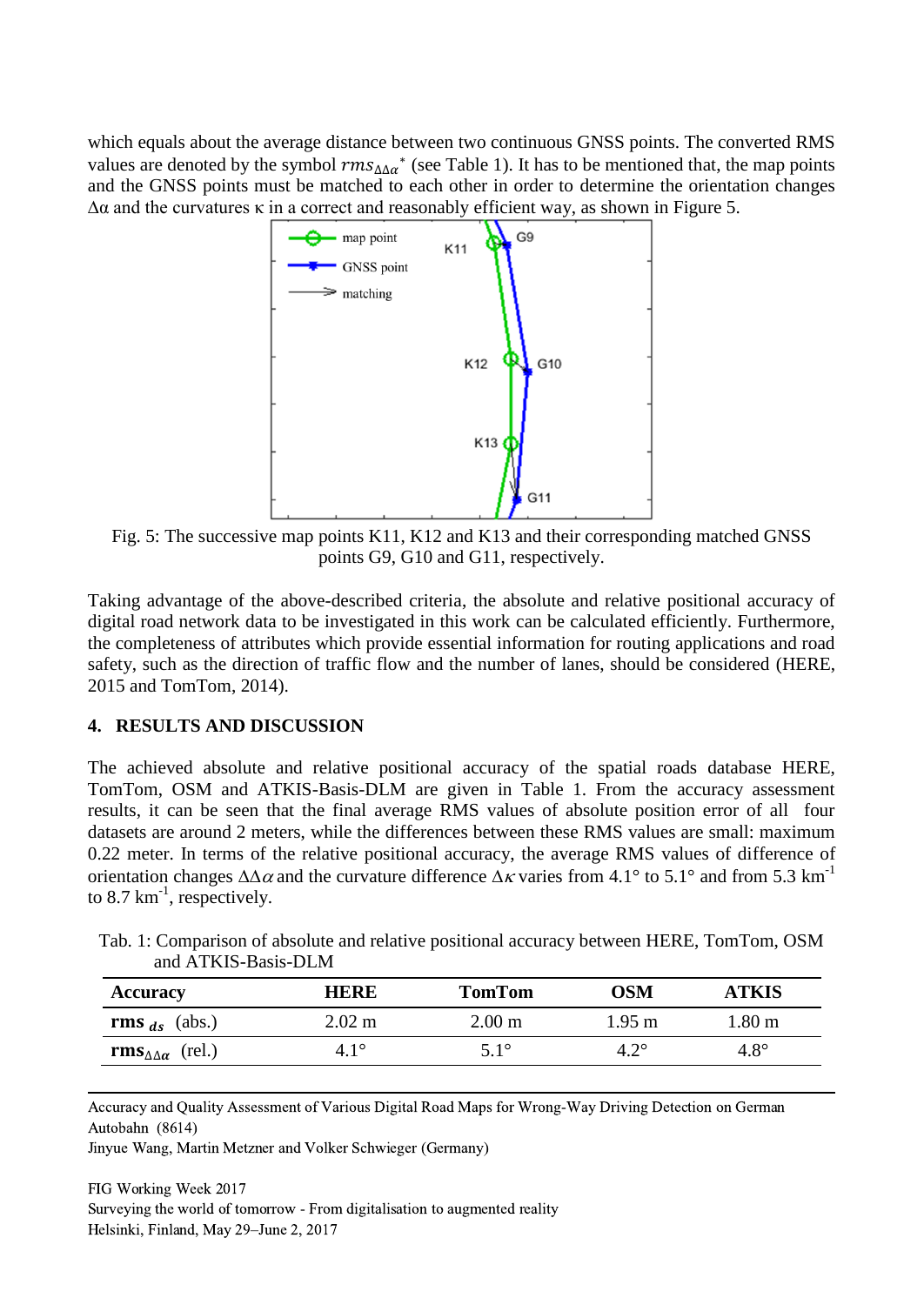| ж.<br>rms $_{\Delta\Delta\alpha}$<br>πeΙ<br>$1 \cup I$ .) | m        | m  | m            | m                                    |
|-----------------------------------------------------------|----------|----|--------------|--------------------------------------|
| rms $_{\Delta K}$<br>rel.)                                | ັ້<br>km | km | ຸນ . ມ<br>km | $\overline{\phantom{0}}$<br>v.<br>km |

On the other hand, the positional accuracies in the table above, which are based on our criteria, should be verified by comparing them to the accuracy specifications in the literature. As reported in AdV (2010), HERE (2015) and TomTom (2014), both HERE and TomTom data that are in compliance with ADAS (Advanced Driver Assistance Systems) can reach an absolute positional accuracy better than 5 meters and a relative positional accuracy better than 1 meter., ATKIS-Basis-DLM has a geometric accuracy of 3 meters, however, for the crowdsourced OSM no available information about data accuracy has been found.

Obviously, the four datasets of spatial road network data are within the absolute accuracy values specified in the literature, while the relative positional error of TomTom and ATKIS has slightly exceeded 1 meter. It has to be mentioned that there are also road data with lower levels of positional accuracy that do not fulfil the ADAS requirement. The results of accuracy assessment of such comparably inaccurate road segments based on only one autobahn entrance and two autobahn exit ramps show that the absolute positional accuracy is about 4 meters, while the level of the relative positional accuracy remains at around 1 meter.

In addition to positional accuracy, attribute completeness of geographic data is also one of the main quality elements of our investigation (Wiltschko & Kaufmann, 2005). Table 2 summarizes several relevant attributes for vehicle telematics applications (such as routing and navigation) that are contained in our spatial databases: Here, TomTom, OSM and ATKIS-Basis-DLM, respectively. Although OSM and ATKIS, as shown in the table below, lack the attribute of travel direction, the disadvantage has been compensated by our own acquired information.

| <b>Attribute</b>        | <b>HERE</b> | <b>TomTom</b> | <b>OSM</b> | <b>ATKIS</b> |
|-------------------------|-------------|---------------|------------|--------------|
| Road name               | yes         | yes           | yes        | yes          |
| Road width              | no          | no            | no         | yes          |
| Road length             | yes         | yes           | no         | no           |
| Road type               | yes         | yes           | yes        | no           |
| <b>Travel direction</b> | yes         | yes           | no         | no           |
| Travel time             | no          | yes           | no         | no           |
| Number of lanes         | yes         | yes           | no         | yes          |
| Speed category          | yes         | yes           | no         | no           |
| Speed max.              | yes         | yes           | yes        | no           |

Tab. 2: Overview of traffic-related map attributes of our digital road network data, as documented in the literatures AdV (2010), HERE (2015), OSM (2016) and TomTom (2014)

Accuracy and Quality Assessment of Various Digital Road Maps for Wrong-Way Driving Detection on German Autobahn (8614)

Jinyue Wang, Martin Metzner and Volker Schwieger (Germany)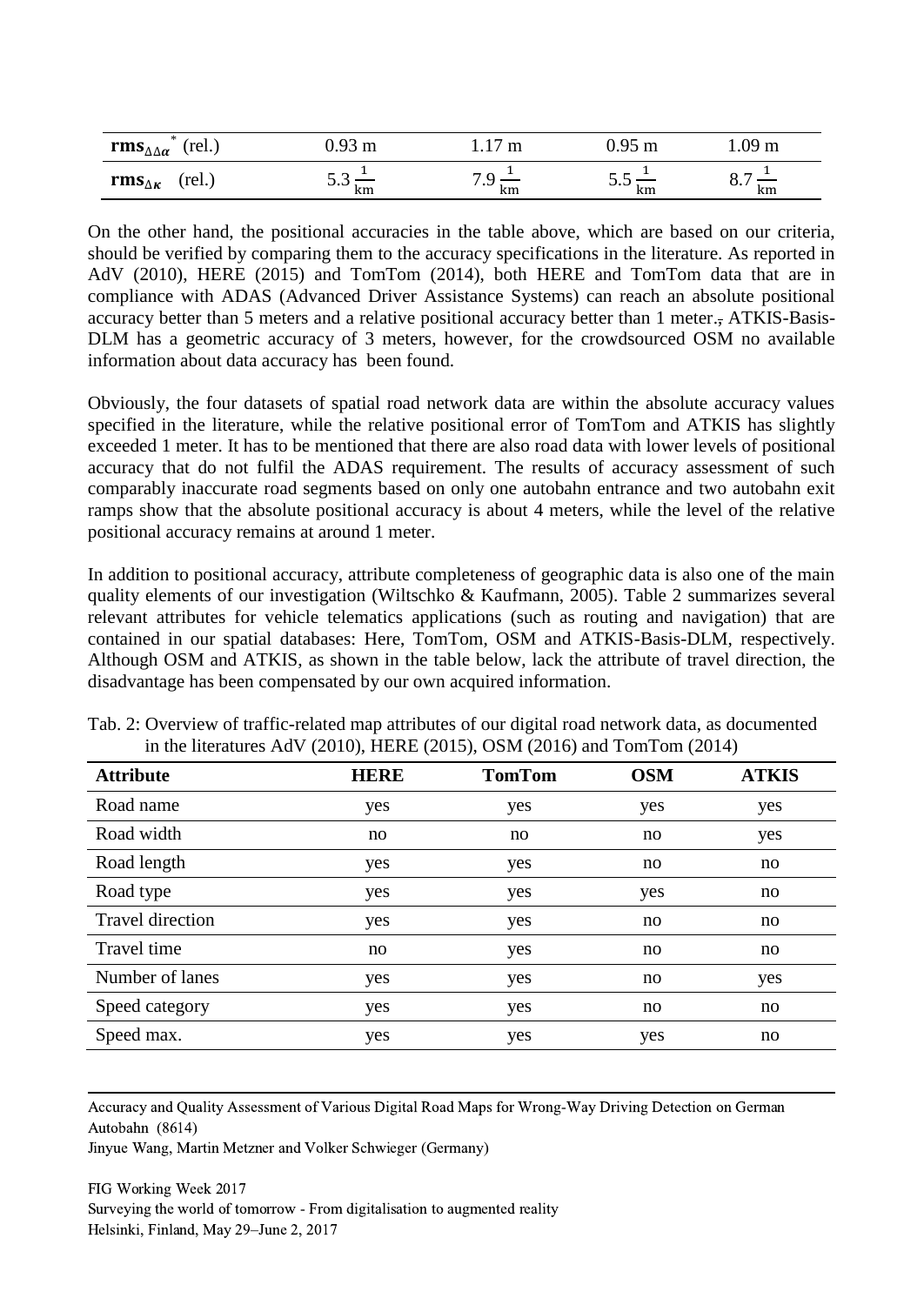| yes | yes | no | no |
|-----|-----|----|----|
| yes | no  | no | no |
| yes | no  | no | no |
| yes | no  | no | no |
|     |     |    |    |
|     |     |    |    |

# **5. CONCLUSION**

In this paper a detailed assessment of the geometric accuracy and attribute completeness for four different spatial road network datasets that cover commercial, official and free data source has been performed. With a focus on the autobahn entrance and exit, our proposed evaluation approach based on high-precision GNSS trajectories was implemented successfully. The investigated map data products have achieved a higher level of accuracy than specified in literature: an absolute positional accuracy of 2 meters and a relative positional accuracy of 1 meter. The difference of the accuracy values for the four datasets is small and is based on a sample of limited size for comparison of investigated digital map data.

On the other hand, HERE and TomTom have a higher completeness of telematics-related attributes, particularly the travel direction and the speed category, and hence are more compliant with road safety applications than OSM and ATKIS-Basis-DLM.

## **ACKNOWLEDGEMENT**

This work results from the research project Ghosthunter, which has been granted and funded by the German Federal Ministry for Economic Affairs and Energy (BMWi) and the German Aerospace Centre (DLR) under grant number 50 NA 1524.

The authors gratefully acknowledge the cooperation of the Institute of Space Technology and Space Applications at the University of the Federal Armed Forces Munich in this project.

## **REFERENCES**

- ADAC (2010): Geisterfahrer-Tipps für den Ernstfall, http://www.adac.de/infotestrat/adac-imeinsatz/motorwelt/geisterfahrer.aspx, last accessed April 2015.
- ADV (2010): ATKIS-Objektartenkatalog Basis-DLM 6.0-BW, Dokumentation zur Modell-ierung der Geoinformationen des amtlichen Vermessungswesens, Baden-Württemberg, Germany, Arbeitsgemeinschaft der Vermessungsverwaltungen der Länder der Bundesrepublik Deutschland (AdV).
- ADV (2008): Erläuterung zum ATKIS® Basis-DLM. Dokumentation zur Modellierung der Geoinformationen des amtlichen Vermessungswesens, Version 6.0, Baden-Württemberg, Germany, Arbeitsgemeinschaft der Vermessungsverwaltungen der Länder der Bundesrepublik Deutschland (AdV).

Accuracy and Quality Assessment of Various Digital Road Maps for Wrong-Way Driving Detection on German Autobahn (8614)

Jinyue Wang, Martin Metzner and Volker Schwieger (Germany)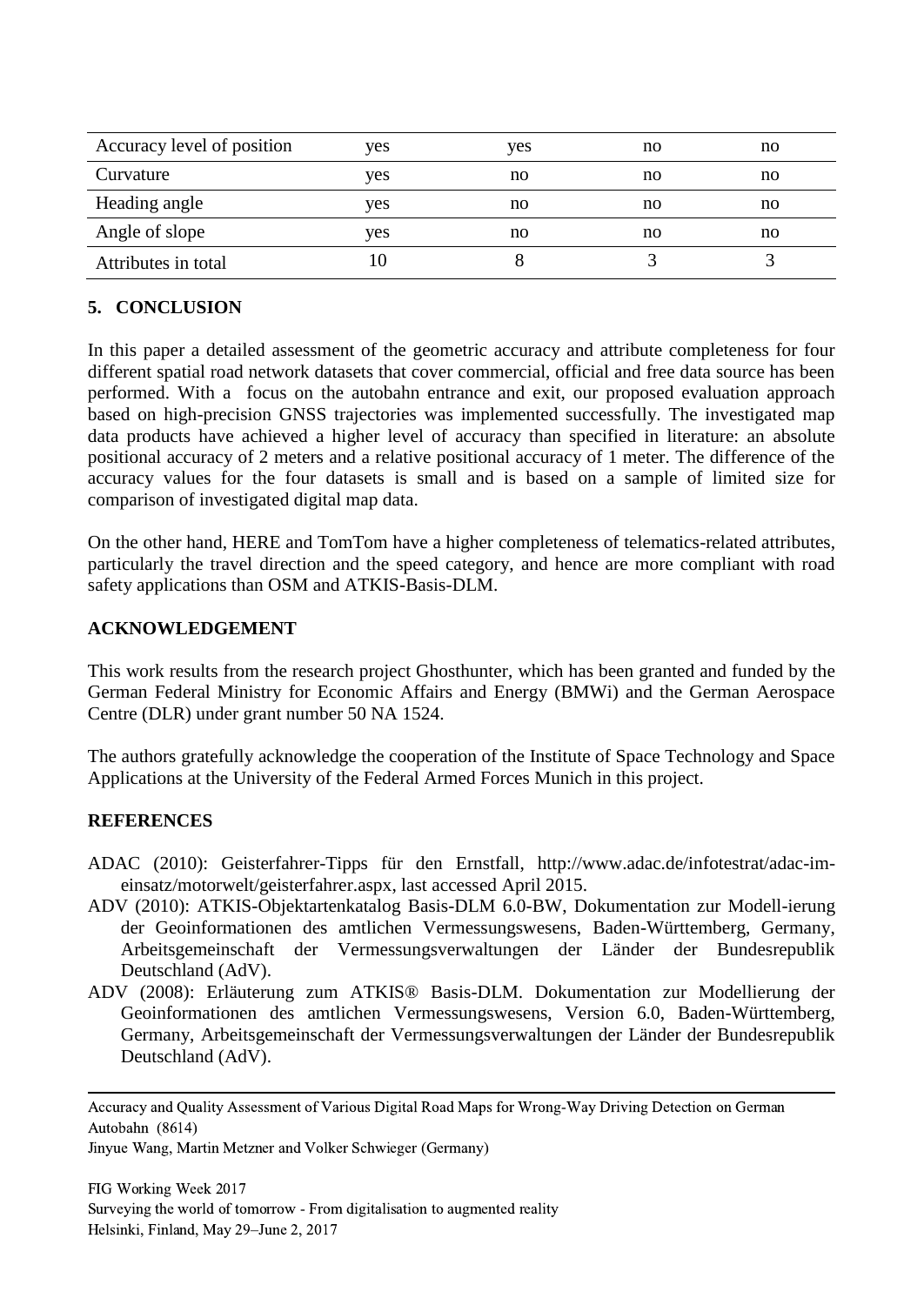- BU-WUPPERTAL (2012): Schlussbericht: Falschfahrten auf Autobahnen, Wuppertal, Germany, Bergische Universität Wuppertal & Bundesanstalt für Straßenwesen, .
- GOODCHILD, M. F., HUNTER, G. J. (1997): A simple positional accuracy measure for linear features, int. J. Geographical Information Science, Vol.11, No.3, pp. 299-306, London, Taylor & Francis Ltd.
- HELBICH, M., AMELUNXEN, C., NEIS, P. (2012): Comparative Spatial Analysis of Positional Accuracy of OpenStreetMap and Proprietary Geodata, Int. GI\_Forum, Berlin/Offenburg, Herbert Wichmann Verlag.
- HERE (2015): File GeoDatabase Reference Manual v2.6, Chicago, USA, HERE.
- NEIS, P., ZIELSTRA, D., ZIPF, A. (2012): The Street Network Evolution of Crowdsourced Maps: OpenStreetMap in Germany 2007–2011, Vol.4, pp. 1–21, Future Internet 2012.
- OSM (2016): OpenStreetMap: Attribuierung von Straßen in Deutschland. http://wiki.openstreetmap.org/wiki/Attribuierung\_von\_Stra%C3%9Fen\_in\_Deutschland, last accessed January 2016.
- RAA (2008): Richtlinien fuer die Anlage von Autobahnen, Koeln, Germany, Forschungsgesellschaft fuer Strassen- und Verkehrswesen e.V., Arbeitsgruppe Strassen-entwurf 2008.
- SCHINDLER, A., MAIER, G., JANDA, F. (2012): Generation of High Precision Digital Maps using Circular Arc Splines, pp. 246-251, Madrid, Spain, Proceeding of IEEE Intelligent Vehicles Symposium .
- TOMTOM (2014): TomTom MultiNet® Shapefile, Format Specification 4.7, Doc version 1.2.0, © TomTom Global Content BV and TomTom North America, Inc.
- WA2 (2015): WaSoft: GNSS Baseline Processing Engine Wa2.
- http://www.wasoft.de/e/wa2/index.html, last accessed November 2015.
- WILTSCHKO, T., KAUFMANN, T. (2005): A Quality Model for Quality Assurance of Road Information, Stuttgart, Germany, EuroRoadS project

## **BIOGRAPHICAL NOTES**

#### M.Sc. **Jinyue Wang**

- 2007 2008 Studies of Geodesy in the People's Republic of China (University of Wuhan)
- 2009 2015 Studies of Geodesy in Germany (University of Stuttgart)
- 2015 Research Associate at the Institute of Engineering Geodesy, University of Stuttgart

#### Dr.-Ing. **Martin Metzner**

| $1995 - 2001$ | Studies of Geodesy in Darmstadt (Technical University of Darmstadt) |
|---------------|---------------------------------------------------------------------|
| $2001 - 2006$ | Research Associate at the Institute of Geodesy,                     |
|               | <b>Technical University of Darmstadt</b>                            |
| 2006          | Dr.-Ing. in Geodesy (Technical University of Darmstadt)             |
| 2006          | Deputy Director at the Institute of Engineering Geodesy             |
|               | (formerly Institute for Applications of Geodesy to Engineering),    |
|               | University of Stuttgart                                             |

Accuracy and Quality Assessment of Various Digital Road Maps for Wrong-Way Driving Detection on German Autobahn (8614)

Jinyue Wang, Martin Metzner and Volker Schwieger (Germany)